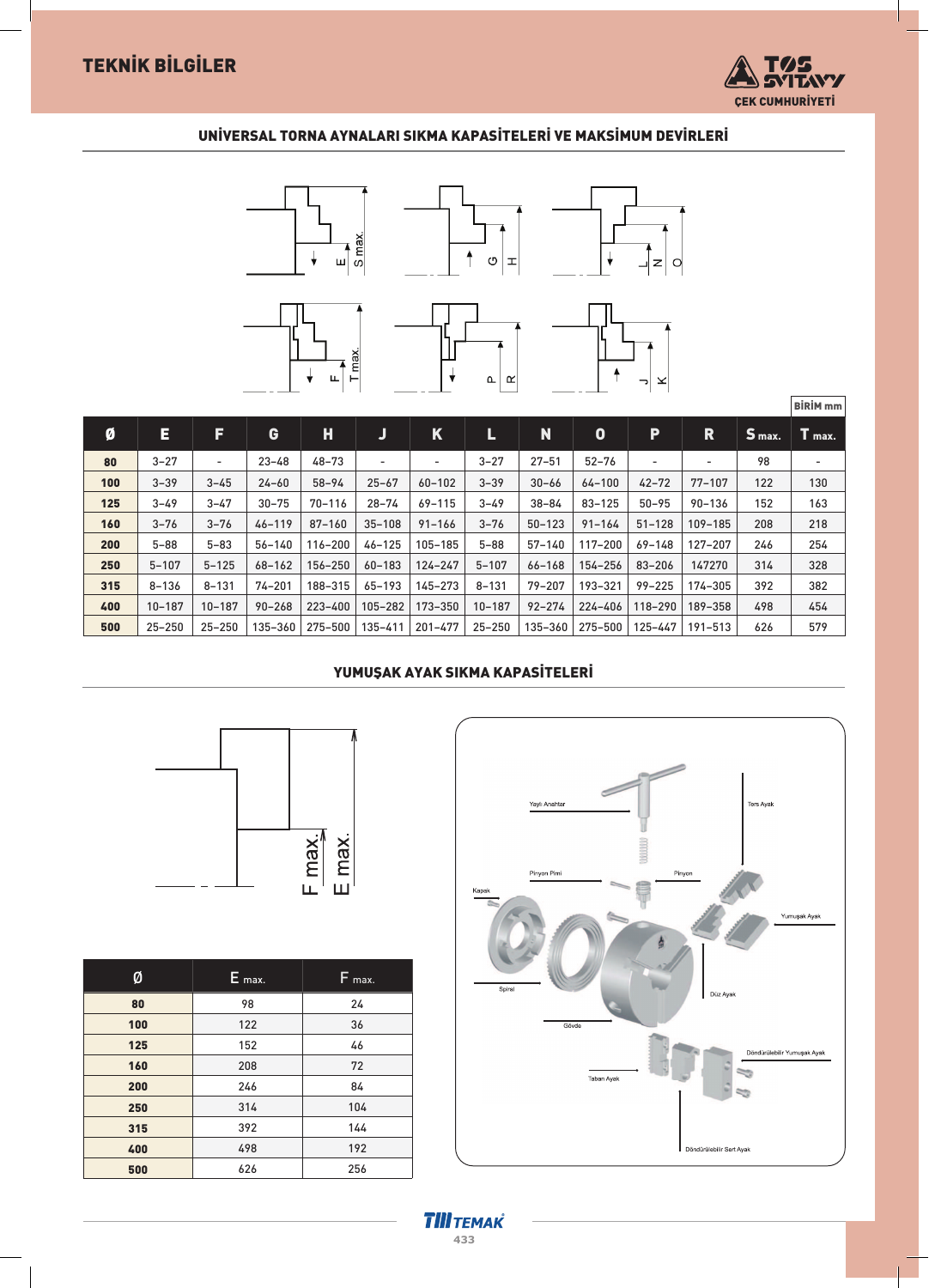

#### 3 AYAKLI AYNALAR

#### ÖZELLİKLER

- 3 AYAKLI MERKEZİ SIKMALI UNİVERSAL TORNA AYNASI
- YÜKSEK KALİTELİ DÖKÜM GÖVDE
- UNİVERSAL TORNA TEZGAHLARINDA FENER MİLİNE FLANÞ İLE BAĞLANIR
- FREZELER, DİVİZÖRLER VE TABLALARDA KULLANILIR





|            |     |                 |              |                |       |    |             |             |              |     |     |           |            | <b>BİRİM</b> mm             |
|------------|-----|-----------------|--------------|----------------|-------|----|-------------|-------------|--------------|-----|-----|-----------|------------|-----------------------------|
| <b>KOD</b> | Ø   | E <sub>H6</sub> | <b>F±0,2</b> | G              | Н     | Ū  | $\mathbf K$ | $\mathbf 0$ | $\mathsf{s}$ | T   | R   | <b>Kg</b> | max<br>d/d | <b>FIYAT</b><br><b>KODU</b> |
| TOS.IUS.   | 80  | 63              | 70           | $3 \times M5$  | 35,5  | 13 | 6           | 16,5        | 3            | 45  | 17  | 1,20      | 6000       | 14349                       |
| TOS.IUS.   | 100 | 80              | 90           | $3 \times M6$  | 41,5  | 17 | 8           | 18,0        | 3            | 52  | 23  | 2,25      | 5300       | 14350                       |
| TOS.IUS.   | 125 | 100             | 110          | $3 \times M8$  | 51,5  | 19 | 8           | 22,0        | 4            | 58  | 28  | 3,90      | 4500       | 14351                       |
| TOS.IUS.   | 160 | 130             | 143          | $3 \times M8$  | 66,0  | 23 | 9           | 22,0        | 4            | 62  | 48  | 6,70      | 3500       | 14352                       |
| TOS.IUS.   | 200 | 162             | 180          | $3 \times M10$ | 74,0  | 29 | 11          | 27,5        | 5            | 76  | 52  | 13,80     | 3000       | 14353                       |
| TOS.IUS.   | 250 | 210             | 226          | $3 \times M10$ | 97,5  | 33 | 12          | 29,5        | 5            | 82  | 78  | 21,80     | 2800       | 14354                       |
| TOS.IUS.   | 315 | 265             | 290          | $4 \times M12$ | 123,0 | 40 | 14          | 35,0        | 6            | 100 | 108 | 41,60     | 1800       | 14355                       |
| TOS.IUS.   | 400 | 350             | 375          | $6 \times M12$ | 152,5 | 50 | 17          | 39,0        | 7            | 110 | 144 | 75,00     | 1300       | 14356                       |
| TOS.IUS.   | 500 | 420             | 458          | $6 \times M16$ | 188.5 | 54 | 17          | 43,0        | 8            | 120 | 190 | 140.00    | 1100       | 14357                       |



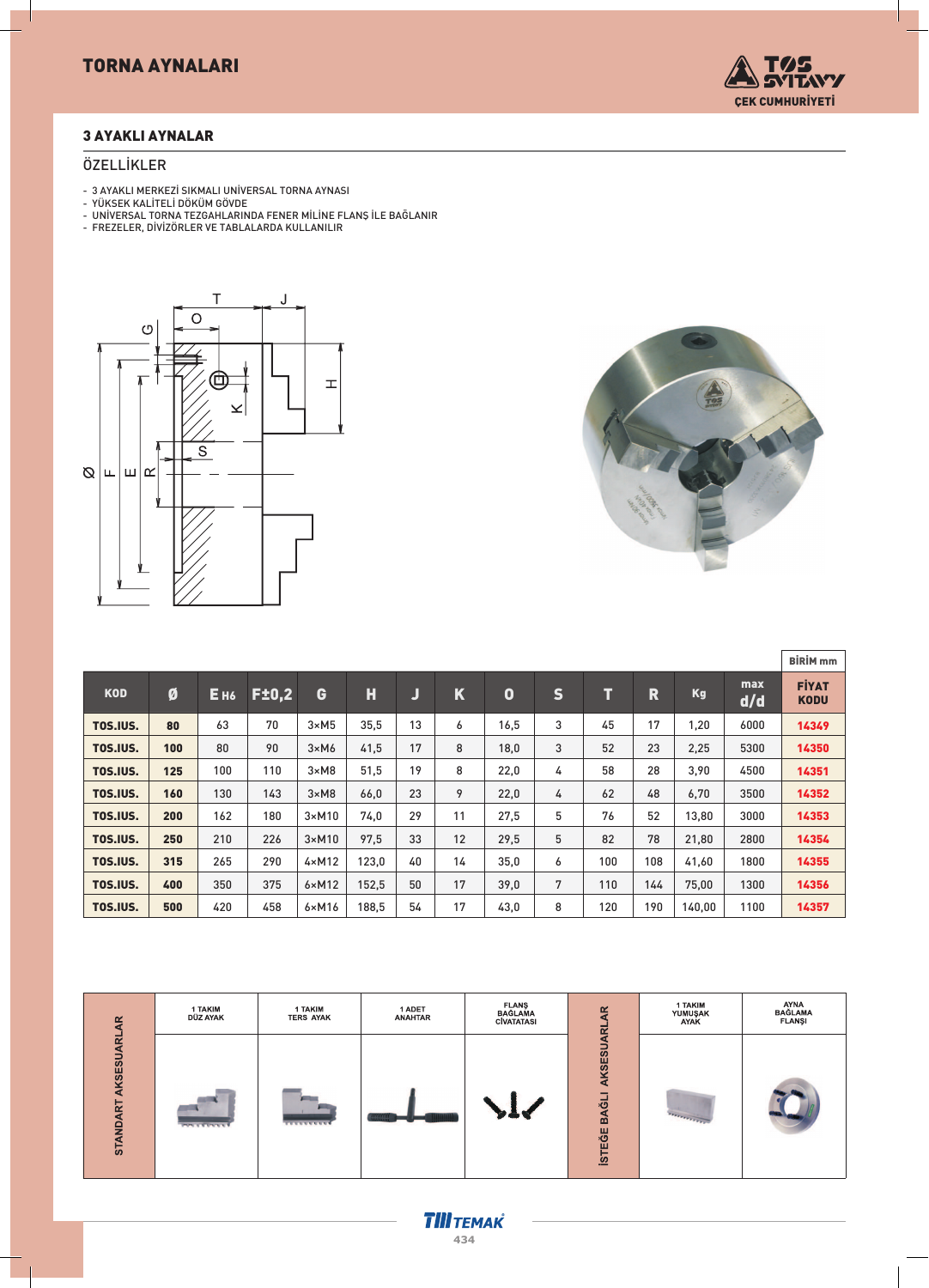# TORNA AYNALARI



### 4 AYAKLI AYNALAR

#### ÖZELLİKLER

- 4 AYAKLI MERKEZİ SIKMALI UNİVERSAL TORNA AYNASI
- YÜKSEK KALİTELİ DÖKÜM GÖVDE - UNİVERSAL TORNA TEZGAHLARINDA FENER MİLİNE FLANÞ İLE BAĞLANIR
- FREZELER, DİVİZÖRLER VE TABLALARDA KULLANILIR





|            |     |            |              |                |       |    |    |             |              |     |                         |        |            | <b>BİRİM</b> <sub>mm</sub>  |
|------------|-----|------------|--------------|----------------|-------|----|----|-------------|--------------|-----|-------------------------|--------|------------|-----------------------------|
| <b>KOD</b> | Ø   | <b>Ень</b> | <b>F±0.2</b> | G              | Н     | J  | K  | $\mathbf 0$ | $\mathsf{s}$ | T   | $\overline{\mathbf{R}}$ | KG     | max<br>d/d | <b>FİYAT</b><br><b>KODU</b> |
| TOS.IUS.   | 80  | 63         | 70           | $3 \times M5$  | 35,5  | 13 | 6  | 16,5        | 3            | 45  | 17                      | 1,25   | 6000       | 14358                       |
| TOS.IUS.   | 100 | 80         | 90           | $3 \times M6$  | 41,5  | 17 | 8  | 18,0        | 3            | 52  | 23                      | 2,30   | 5300       | 14359                       |
| TOS.IUS.   | 125 | 100        | 110          | $3 \times M8$  | 51,5  | 19 | 8  | 22,0        | 4            | 58  | 28                      | 4,00   | 4500       | 14360                       |
| TOS.IUS.   | 160 | 130        | 143          | $3 \times M8$  | 66,0  | 23 | 9  | 22,0        | 4            | 62  | 48                      | 6,80   | 3500       | 14361                       |
| TOS.IUS.   | 200 | 162        | 180          | $3 \times M10$ | 74,0  | 29 | 11 | 27,5        | 5            | 76  | 52                      | 14,00  | 3000       | 14362                       |
| TOS.IUS.   | 250 | 210        | 226          | $3 \times M10$ | 97,5  | 33 | 12 | 29,5        | 5            | 82  | 78                      | 22,20  | 2800       | 14363                       |
| TOS.IUS.   | 315 | 265        | 290          | $4 \times M12$ | 123,0 | 40 | 14 | 35,0        | 6            | 100 | 108                     | 42,50  | 1800       | 14364                       |
| TOS.IUS.   | 400 | 350        | 375          | $6 \times M12$ | 152,5 | 50 | 17 | 39,0        | 7            | 110 | 144                     | 76,10  | 1300       | 14365                       |
| TOS.IUS.   | 500 | 420        | 458          | $6 \times M16$ | 188,5 | 54 | 17 | 43,0        | 8            | 120 | 190                     | 142,00 | 1100       | 14366                       |

| $\propto$                               | 1 TAKIM<br>DÜZ AYAK | 1 TAKIM<br><b>TERS AYAK</b> | 1 ADET<br><b>ANAHTAR</b> | <b>FLANS</b><br>BAĞLAMA<br>CİVATATASI | $\alpha$                                   | 1 TAKIM<br>YUMUŞAK<br>AYAK        | AYNA<br>BAĞLAMA<br><b>FLANSI</b> |
|-----------------------------------------|---------------------|-----------------------------|--------------------------|---------------------------------------|--------------------------------------------|-----------------------------------|----------------------------------|
| ನ<br>KSESU<br>⋖<br>Σ<br>₽<br><b>STA</b> | <b>PRIVATION</b>    | <b>TTTTTTTTTTT</b>          | <b>The Common Second</b> |                                       | AKSESUARL<br>。<br>「<br>BA<br><b>İSTEĞE</b> | <b><i>PERSONALLY PROPERTY</i></b> |                                  |

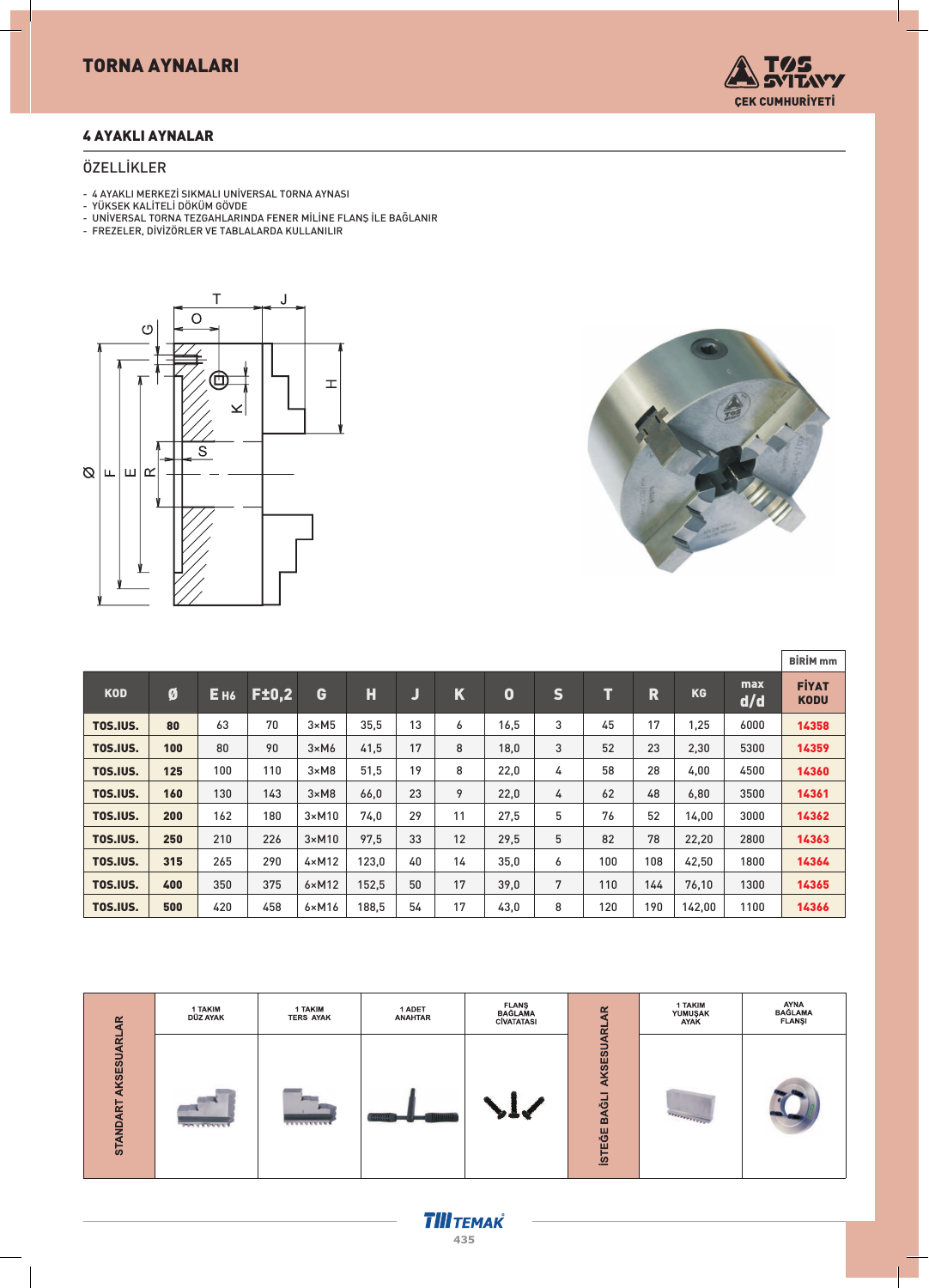

## KEPENKLİ AYNALAR

#### ÖZELLİKLER

- 4 AYAKLI HER BİR AYAK BAÐIMSIZ OLARAK AYARLANABİLİR
- KARE, ÇOKGEN, DAİRESEL OLAN VEYA OLMAYAN PARÇALARIN İÞLENMESİNDE KULLANILIR
- UNİVERSAL TORNA TEZGAHLARINDA FENER MİLİNE FLANÞ İLE BAÐLANIR
- FREZELER, DİVİZÖRLER VE TABLALARDA KULLANILABİLİR.





|                |     |     |                  |                                 |     |    |             |    |               |    |   |    |    |           |            | <b>BİRİM</b> <sub>mm</sub>  |
|----------------|-----|-----|------------------|---------------------------------|-----|----|-------------|----|---------------|----|---|----|----|-----------|------------|-----------------------------|
| <b>KOD</b>     | Ø   |     | <b>Eh7 F±0.2</b> | G                               | H   | IJ | $\mathbf K$ | 0  | P             | R  | S | П  | U  | <b>Kg</b> | max<br>d/d | <b>FIYAT</b><br><b>KODU</b> |
| TOS.LUD.       | 85  | 62  | 72               | —                               | 34  | 17 | 6           | 20 | $4\times 7$   | 25 | 4 | 42 | 11 | 1,60      | 4800       | 14367                       |
| TOS.LUD.       | 100 | 70  | 83               | —                               | 41  | 17 | 6           | 20 | $4\times9$    | 25 | 4 | 42 | 15 | 2,75      | 4200       | 14368                       |
| TOS.LUD.       | 125 | 95  | 108              | —                               | 51  | 19 | 8           | 21 | $4\times9$    | 28 | 4 | 44 | 15 | 4,85      | 3700       | 14369                       |
| TOS.LUD.       | 160 | 125 | 140              | $4 \times M10$                  | 47  | 22 | 8           | 32 | $4 \times 11$ | 45 | 4 | 54 | 17 | 7,32      | 3000       | 14370                       |
| TOS.LUD.       | 200 | 125 | 140              | $4 \times M10$                  | 75  | 32 | 12          | 44 | $4 \times 11$ | 50 | 4 | 72 | 17 | 15,42     | 2300       | 14371                       |
| TOS.LUD.       | 250 | 200 | 224              | $4 \times M12$                  | 75  | 32 | 12          | 44 | $4 \times 13$ | 60 | 5 | 72 | 20 | 23,80     | 1700       | 14372                       |
| TOS.LUD.       | 315 | 200 | 224              | $4 \times M12$                  | 100 | 36 | 14          | 49 | $4 \times 13$ | 75 | 5 | 80 | 20 | 44,50     | 1500       | 14373                       |
| TOS.LUD.       | 350 | 260 | 286              | $\hspace{0.1mm}-\hspace{0.1mm}$ | 100 | 37 | 14          | 60 | $4 \times 13$ | 75 | 5 | 91 | 20 | 54,10     | 1300       | 14374                       |
| <b>TOS.LUD</b> | 400 | 260 | 286              | –                               | 100 | 37 | 14          | 60 | $4 \times 13$ | 75 | 5 | 91 | 20 | 57,50     | 1300       | 14375                       |

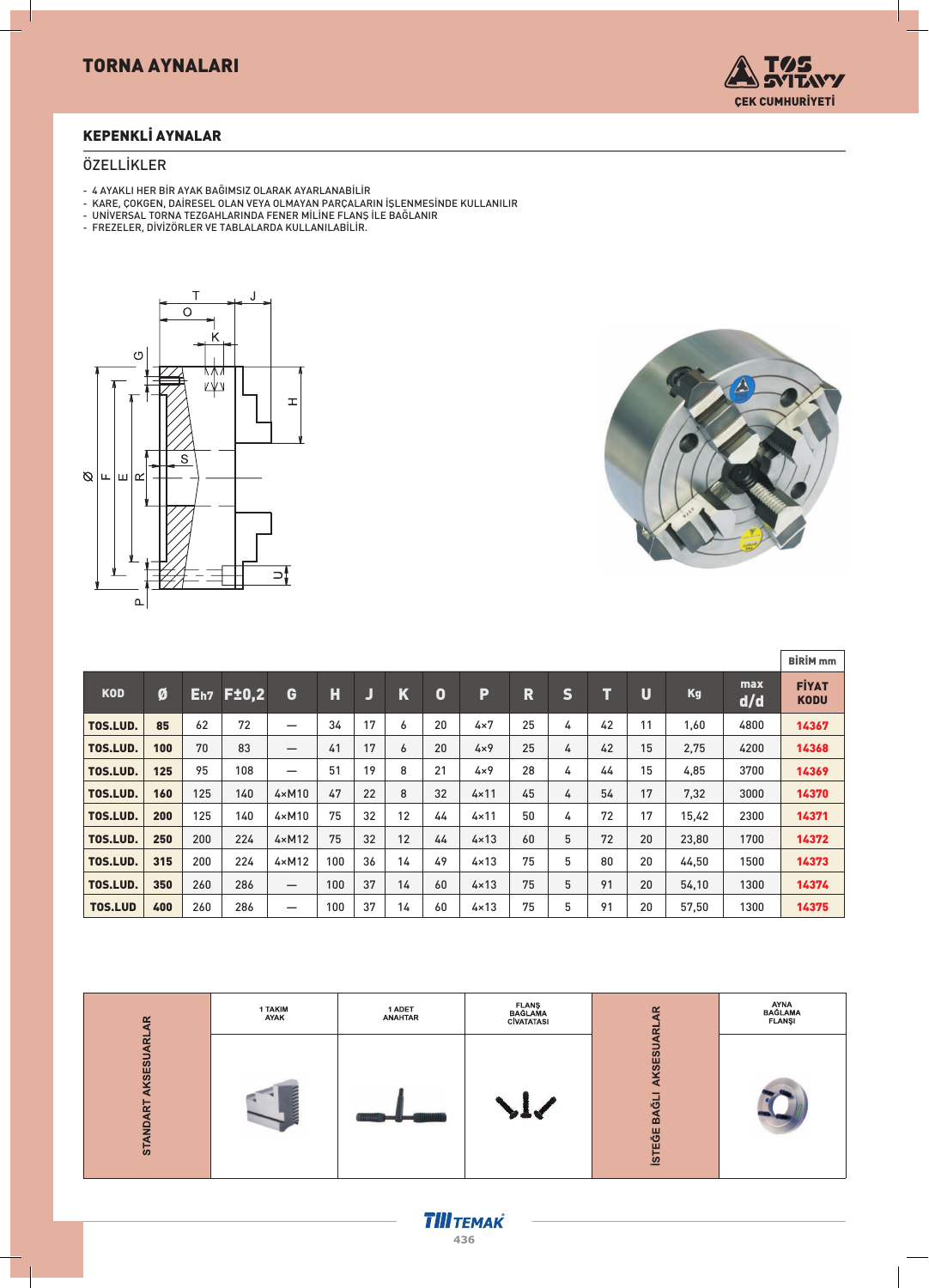

## UNİVERSAL TORNA AYNASI DÜZ AYAK TAKIMI ( 3 AYAKLI SET )





|            |     |       |    |    |      |    |      |      |    |      |                  |              | <b>BİRİM</b> <sub>mm</sub>  |
|------------|-----|-------|----|----|------|----|------|------|----|------|------------------|--------------|-----------------------------|
| <b>KOD</b> | Ø   | E     | F  | G  | н    | ل  | K    | L    | M  | N    | $\boldsymbol{0}$ | $\mathsf{s}$ | <b>FİYAT</b><br><b>KODU</b> |
| TOS.SCV.   | 80  | 35,5  | 10 | 27 | 5,9  | 5  | 10,5 | 12,5 | 6  | 11,0 | 12,5             | 6            | 14376                       |
| TOS.SCV.   | 100 | 41,5  | 14 | 34 | 5,9  | 7  | 10,5 | 7,0  | 8  | 11,0 | 17,0             | 6            | 14377                       |
| TOS.SCV.   | 125 | 51,5  | 16 | 36 | 5,9  | 7  | 13,0 | 20,5 | 8  | 13,5 | 20,5             | 6            | 14378                       |
| TOS.SCV.   | 160 | 66,0  | 18 | 42 | 7.4  | 7  | 21,5 | 20,5 | 10 | 22,0 | 20,5             | 6            | 14379                       |
| TOS.SCV.   | 200 | 74,0  | 22 | 54 | 9.9  | 8  | 20,0 | 36,0 | 12 | 16,0 | 36,0             | 8            | 14380                       |
| TOS.SCV.   | 250 | 97.5  | 25 | 58 | 9,9  | 8  | 22,5 | 49,0 | 14 | 25,0 | 49,0             | 8            | 14381                       |
| TOS.SCV.   | 315 | 123,0 | 32 | 71 | 11,9 | 12 | 27,5 | 62,0 | 16 | 30,5 | 62,0             | 10           | 14382                       |
| TOS.SCV.   | 400 | 152,5 | 32 | 86 | 14,9 | 12 | 41,5 | 66,0 | 20 | 43,0 | 66,0             | 12           | 14383                       |
| TOS.SCV.   | 500 | 188.5 | 42 | 95 | 17,3 | 15 | 55,5 | 70,0 | 20 | 63,0 | 70,0             | 12           | 14384                       |

#### UNİVERSAL TORNA AYNASI TERS AYAK TAKIMI ( 3 AYAKLI SET )





|            |     |       |    |    |      |    |      |      |    |      |             |      | <b>BİRİM</b> <sub>mm</sub>  |
|------------|-----|-------|----|----|------|----|------|------|----|------|-------------|------|-----------------------------|
| <b>KOD</b> | Ø   | E     | F  | G  | Н    | υ  | K    | L    | M  | N    | $\mathbf S$ | 0    | <b>FİYAT</b><br><b>KODU</b> |
| TOS.SCN.   | 80  | 35,5  | 10 | 27 | 5,9  | 5  | 10,5 | 12,5 | 6  | 11,0 | 6           | 12,5 | 14385                       |
| TOS.SCN.   | 100 | 41,5  | 14 | 34 | 5,9  | 7  | 10,5 | 7,0  | 8  | 11,0 | 6           | 17,0 | 14386                       |
| TOS.SCN.   | 125 | 51,5  | 16 | 36 | 5,9  | 7  | 13,0 | 20,5 | 8  | 13,5 | 6           | 20,5 | 14387                       |
| TOS.SCN.   | 160 | 66,0  | 18 | 42 | 7.4  | 7  | 21,5 | 20,5 | 10 | 22,0 | 6           | 20,5 | 14388                       |
| TOS.SCN.   | 200 | 74,0  | 22 | 54 | 9.9  | 8  | 20,0 | 36,0 | 12 | 16,0 | 8           | 36,0 | 14389                       |
| TOS.SCN.   | 250 | 97.5  | 25 | 58 | 9.9  | 8  | 22,5 | 49,0 | 14 | 25,0 | 8           | 49,0 | 14390                       |
| TOS.SCN.   | 315 | 123,0 | 32 | 71 | 11,9 | 12 | 27,5 | 62,0 | 16 | 30,5 | 10          | 62,0 | 14391                       |
| TOS.SCN.   | 400 | 152,5 | 32 | 86 | 14,9 | 12 | 41,5 | 66,0 | 20 | 43,0 | 12          | 66,0 | 14392                       |
| TOS.SCN.   | 500 | 188,5 | 42 | 95 | 17,3 | 15 | 55.5 | 70,0 | 20 | 63,0 | 12          | 70.0 | 14393                       |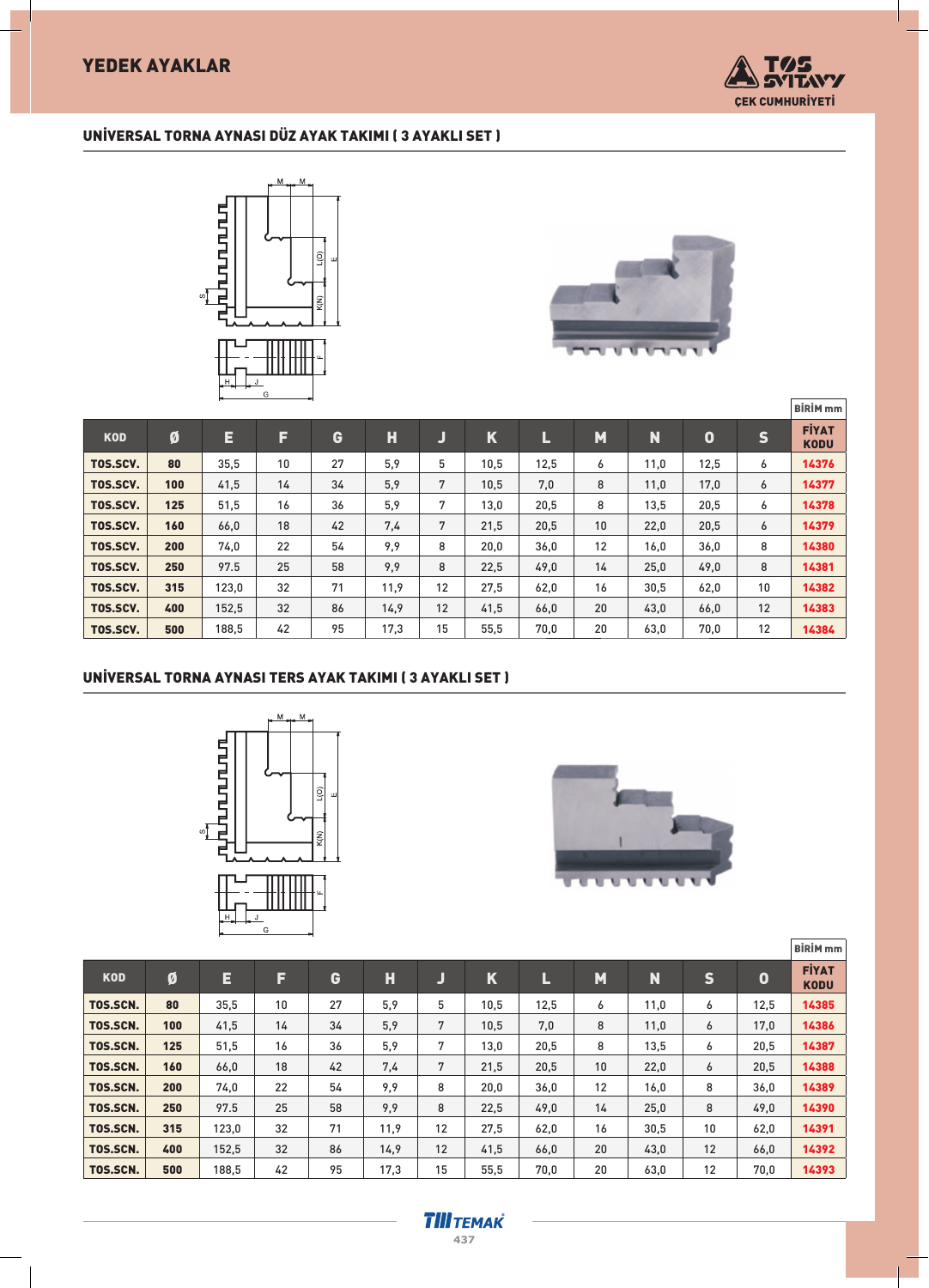# YEDEK AYAKLAR



## UNİVERSAL TORNA AYNASI DÜZ AYAK TAKIMI ( 4 AYAKLI SET )





|            |     |       |    |    |      |          |             |      |    |      |      |              | <b>BİRİM</b> <sub>mm</sub> |
|------------|-----|-------|----|----|------|----------|-------------|------|----|------|------|--------------|----------------------------|
| <b>KOD</b> | Ø   | E     | F  | G  | Н    | <b>J</b> | $\mathbf K$ | L    | M  | N    | 0    | $\mathsf{s}$ | <b>FIYAT KODU</b>          |
| TOS.SCV.   | 80  | 35,5  | 10 | 27 | 5,9  | 5        | 10,5        | 12,5 | 6  | 11,0 | 12,5 | 6            | 14394                      |
| TOS.SCV.   | 100 | 41,5  | 14 | 34 | 5,9  | 7        | 10,5        | 7,0  | 8  | 11,0 | 17,0 | 6            | 14395                      |
| TOS.SCV.   | 125 | 51,5  | 16 | 36 | 5,9  | 7        | 13,0        | 20,5 | 8  | 13,5 | 20,5 | 6            | 14396                      |
| TOS.SCV.   | 160 | 66,0  | 18 | 42 | 7,4  | 7        | 21,5        | 20,5 | 10 | 22,0 | 20,5 | 6            | 14397                      |
| TOS.SCV.   | 200 | 74,0  | 22 | 54 | 9,9  | 8        | 20,0        | 36,0 | 12 | 16,0 | 36,0 | 8            | 14398                      |
| TOS.SCV.   | 250 | 97.5  | 25 | 58 | 9.9  | 8        | 22,5        | 49,0 | 14 | 25,0 | 49,0 | 8            | 14399                      |
| TOS.SCV.   | 315 | 123,0 | 32 | 71 | 11,9 | 12       | 27,5        | 62,0 | 16 | 30,5 | 62,0 | 10           | 14400                      |
| TOS.SCV.   | 400 | 152,5 | 32 | 86 | 14.9 | 12       | 41,5        | 66,0 | 20 | 43,0 | 66,0 | 12           | 14401                      |
| TOS.SCV.   | 500 | 188,5 | 42 | 95 | 17,3 | 15       | 55,5        | 70,0 | 20 | 63,0 | 70,0 | 12           | 14402                      |

## UNİVERSAL TORNA AYNASI TERS AYAK TAKIMI ( 4 AYAKLI SET )





|            |     |       |    |    |      |    |             |      |    |      |                 |             | <b>BİRİM</b> <sub>mm</sub> |
|------------|-----|-------|----|----|------|----|-------------|------|----|------|-----------------|-------------|----------------------------|
| <b>KOD</b> | Ø   | E     | F  | G  | Н    | J  | $\mathbf K$ | L    | M  | N.   | S,              | $\mathbf 0$ | <b>FİYAT KODU</b>          |
| TOS.SCN.   | 80  | 35,5  | 10 | 27 | 5,9  | 5  | 10,5        | 12,5 | 6  | 11,0 | 6               | 12,5        | 14403                      |
| TOS.SCN.   | 100 | 41,5  | 14 | 34 | 5,9  | 7  | 10,5        | 7,0  | 8  | 11,0 | 6               | 17,0        | 14404                      |
| TOS.SCN.   | 125 | 51,5  | 16 | 36 | 5,9  | 7  | 13,0        | 20,5 | 8  | 13,5 | 6               | 20,5        | 14405                      |
| TOS.SCN.   | 160 | 66,0  | 18 | 42 | 7,4  | 7  | 21,5        | 20,5 | 10 | 22,0 | 6               | 20,5        | 14406                      |
| TOS.SCN.   | 200 | 74,0  | 22 | 54 | 9,9  | 8  | 20,0        | 36,0 | 12 | 16,0 | 8               | 36,0        | 14407                      |
| TOS.SCN.   | 250 | 97.5  | 25 | 58 | 9,9  | 8  | 22,5        | 49,0 | 14 | 25,0 | 8               | 49,0        | 14408                      |
| TOS.SCN.   | 315 | 123,0 | 32 | 71 | 11,9 | 12 | 27,5        | 62,0 | 16 | 30,5 | 10 <sup>°</sup> | 62,0        | 14409                      |
| TOS.SCN.   | 400 | 152,5 | 32 | 86 | 14.9 | 12 | 41,5        | 66,0 | 20 | 43,0 | 12              | 66,0        | 14410                      |
| TOS.SCN.   | 500 | 188,5 | 42 | 95 | 17,3 | 15 | 55,5        | 70,0 | 20 | 63,0 | 12              | 70,0        | 14411                      |

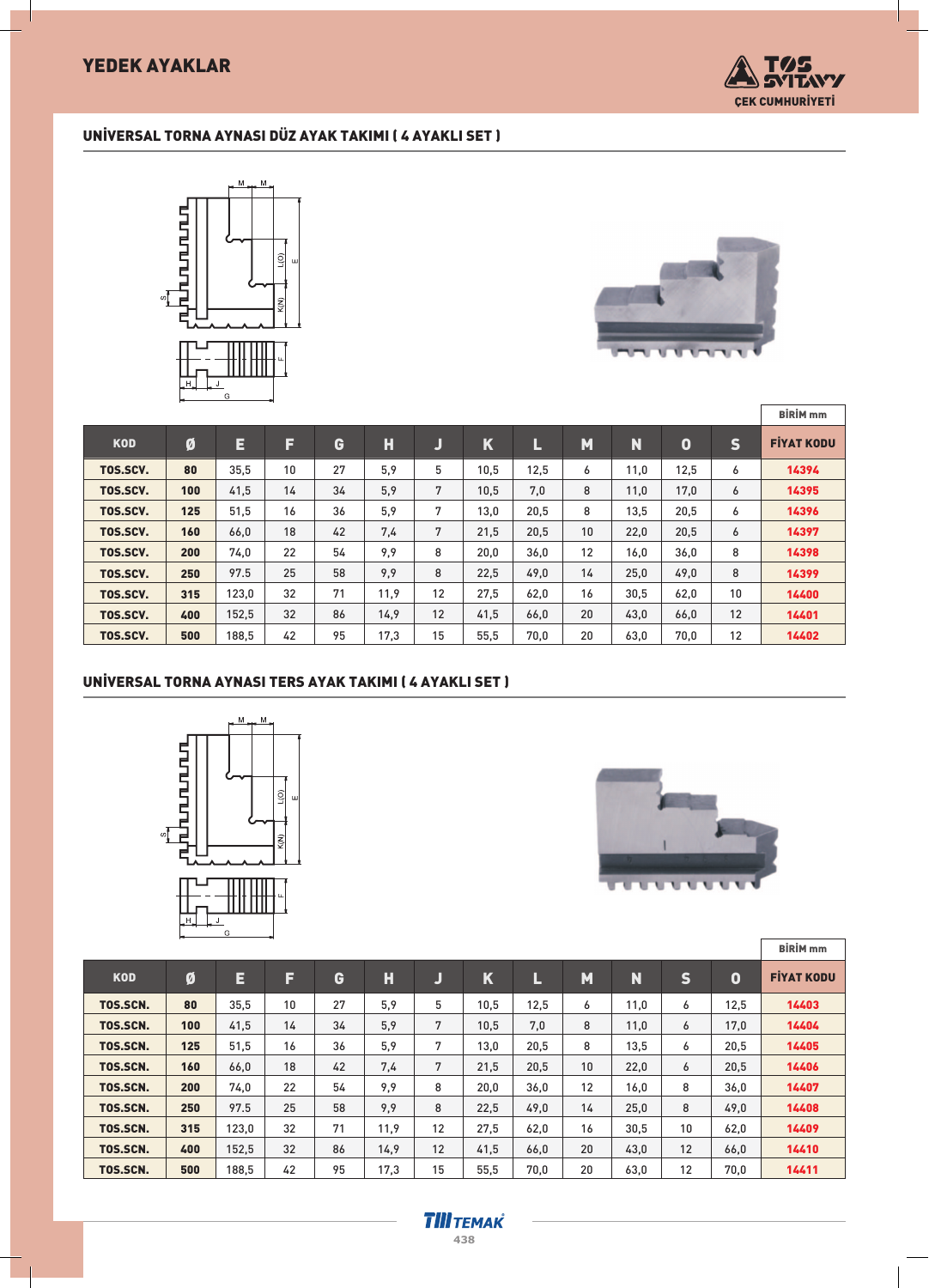

## UNİVERSAL TORNA AYNASI YUMUŞAK AYAK TAKIMI (3 AYAKLI SET )





|            |     |    |      |       |    |      |              | <b>BİRİM</b> <sub>mm</sub> |
|------------|-----|----|------|-------|----|------|--------------|----------------------------|
| <b>KOD</b> | Ø   | E  | F    | G     | н  | IJ   | $\mathsf{s}$ | <b>FİYAT KODU</b>          |
| TOS.MC.    | 80  | 10 | 27,9 | 37,2  | 5  | 5,9  | 6            | 14412                      |
| TOS.MC.    | 100 | 14 | 34,9 | 43,2  | 7  | 5,9  | 6            | 14413                      |
| TOS.MC.    | 125 | 16 | 36,9 | 53,2  | 7  | 5,9  | 6            | 14414                      |
| TOS.MC.    | 160 | 18 | 43,1 | 67,9  | 7  | 7,4  | 6            | 14415                      |
| TOS.MC.    | 200 | 22 | 55,1 | 75,9  | 8  | 9,9  | 8            | 14416                      |
| TOS.MC.    | 250 | 25 | 59,1 | 99,4  | 8  | 9,9  | 8            | 14417                      |
| TOS.MC.    | 315 | 32 | 72,4 | 124,0 | 12 | 11,9 | 10           | 14418                      |
| TOS.MC.    | 400 | 32 | 87,4 | 153,5 | 12 | 14.9 | 12           | 14419                      |
| TOS.MC.    | 500 | 42 | 95,0 | 190,0 | 15 | 17,3 | 12           | 14420                      |

## UNİVERSAL TORNA AYNASI YUMUŞAK AYAK TAKIMI (4 AYAKLI SET )





|            |     |    |      |       |    |      |              | <b>BİRİM</b> <sub>mm</sub> |
|------------|-----|----|------|-------|----|------|--------------|----------------------------|
| <b>KOD</b> | Ø   | E  | F    | G     | H  | J    | $\mathsf{s}$ | <b>FIYAT KODU</b>          |
| TOS.MC.    | 80  | 10 | 27,9 | 37,2  | 5  | 5,9  | 6            | 14421                      |
| TOS.MC.    | 100 | 14 | 34,9 | 43,2  | 7  | 5,9  | 6            | 14422                      |
| TOS.MC.    | 125 | 16 | 36,9 | 53,2  | 7  | 5,9  | 6            | 14423                      |
| TOS.MC.    | 160 | 18 | 43,1 | 67,9  | 7  | 7,4  | 6            | 14424                      |
| TOS.MC.    | 200 | 22 | 55,1 | 75,9  | 8  | 9,9  | 8            | 14425                      |
| TOS.MC.    | 250 | 25 | 59.1 | 99.4  | 8  | 9,9  | 8            | 14426                      |
| TOS.MC.    | 315 | 32 | 72,4 | 124,0 | 12 | 11,9 | 10           | 14427                      |
| TOS.MC.    | 400 | 32 | 87,4 | 153,5 | 12 | 14.9 | 12           | 14428                      |
| TOS.MC.    | 500 | 42 | 95,0 | 190,0 | 15 | 17,3 | 12           | 14429                      |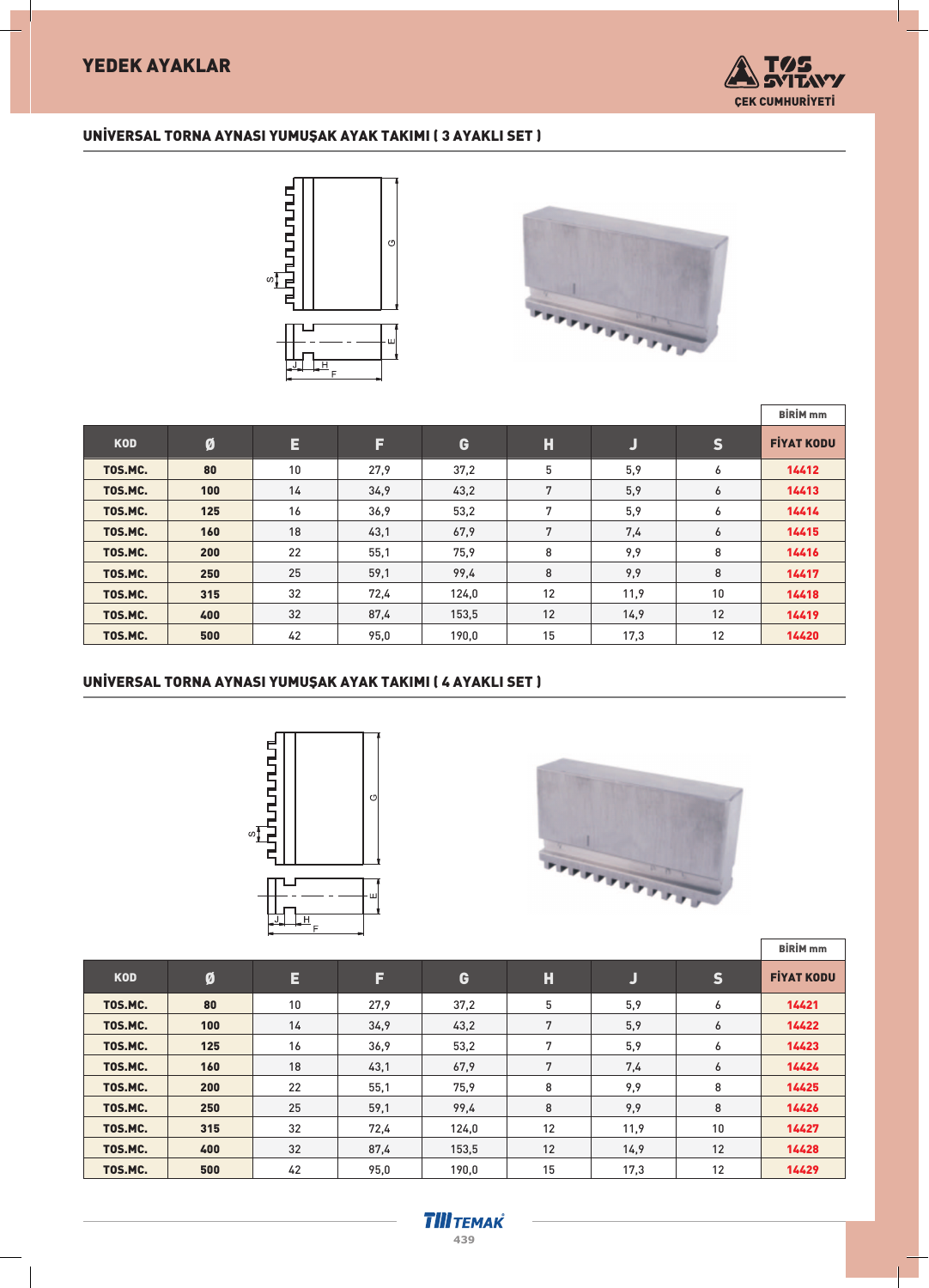

## UNİVERSAL TORNA AYNA SPİRALİ



#### UNİVERSAL TORNA AYNA ANAHTARI



|            |     |     | <b>BİRİM</b> <sub>mm</sub> |
|------------|-----|-----|----------------------------|
| <b>KOD</b> | Ø   | A   | <b>FIYAT KODU</b>          |
| TOS.SPR.   | 80  | 30  | 14430                      |
| TOS.SPR.   | 100 | 40  | 14431                      |
| TOS.SPR.   | 125 | 50  | 14432                      |
| TOS.SPR.   | 160 | 84  | 14433                      |
| TOS.SPR.   | 200 | 100 | 14434                      |
| TOS.SPR.   | 250 | 132 | 14435                      |
| TOS.SPR.   | 315 | 168 | 14436                      |
| TOS.SPR.   | 400 | 225 | 14437                      |
| TOS.SPR.   | 500 | 270 | 14438                      |

|            |     |     |     |              | <b>BİRİM</b> <sub>mm</sub>  |
|------------|-----|-----|-----|--------------|-----------------------------|
| <b>KOD</b> | Ø   | E   | F   | $\mathsf{s}$ | <b>FİYAT</b><br><b>KODU</b> |
| TOS.ANH.   | 80  | 140 | 90  | 6            | 14439                       |
| TOS.ANH.   | 100 | 175 | 95  | 6            | 14440                       |
| TOS.ANH.   | 125 | 175 | 95  | 8            | 14441                       |
| TOS.ANH.   | 160 | 200 | 115 | 9            | 14442                       |
| TOS.ANH.   | 200 | 285 | 150 | 11           | 14443                       |
| TOS.ANH.   | 250 | 315 | 165 | 12           | 14444                       |
| TOS.ANH.   | 315 | 350 | 180 | 14           | 14445                       |
| TOS.ANH.   | 400 | 450 | 250 | 17           | 14446                       |
| TOS.ANH.   | 500 | 450 | 250 | 17           | 14447                       |

#### KEPENKLİ AYNA AYAĞI (1 ADET )





|            |     |     |    |    |      |      |             |    |    | <b>BİRİM</b> <sub>mm</sub>  |
|------------|-----|-----|----|----|------|------|-------------|----|----|-----------------------------|
| <b>KOD</b> | Ø   | Е   | F  | G  | Н    | IJ   | $\mathbf K$ | L  | M  | <b>FİYAT</b><br><b>KODU</b> |
| TOS.LC.    | 85  | 34  | 14 | 34 | 5,9  | 7    | 9           | 9  | 8  | 14448                       |
| TOS.LC.    | 100 | 41  | 14 | 34 | 5,9  | 7    | 10          | 12 | 8  | 14449                       |
| TOS.LC.    | 125 | 51  | 16 | 36 | 5,9  | 7    | 10          | 12 | 8  | 14450                       |
| TOS.LC.    | 160 | 47  | 24 | 39 | 8,0  | 10,3 | 12          | 12 | 8  | 14451                       |
| TOS.LC.    | 200 | 75  | 32 | 54 | 11,0 | 12,3 | 28          | 28 | 12 | 14452                       |
| TOS.LC.    | 250 | 75  | 32 | 54 | 11,0 | 12,3 | 28          | 28 | 12 | 14453                       |
| TOS.LC.    | 315 | 100 | 36 | 63 | 12,0 | 15,3 | 35          | 35 | 14 | 14454                       |
| TOS.LC.    | 350 | 100 | 36 | 63 | 12,0 | 15,3 | 35          | 35 | 14 | 14455                       |
| TOS.LC.    | 400 | 100 | 36 | 63 | 12,0 | 15,3 | 35          | 35 | 14 | 14456                       |